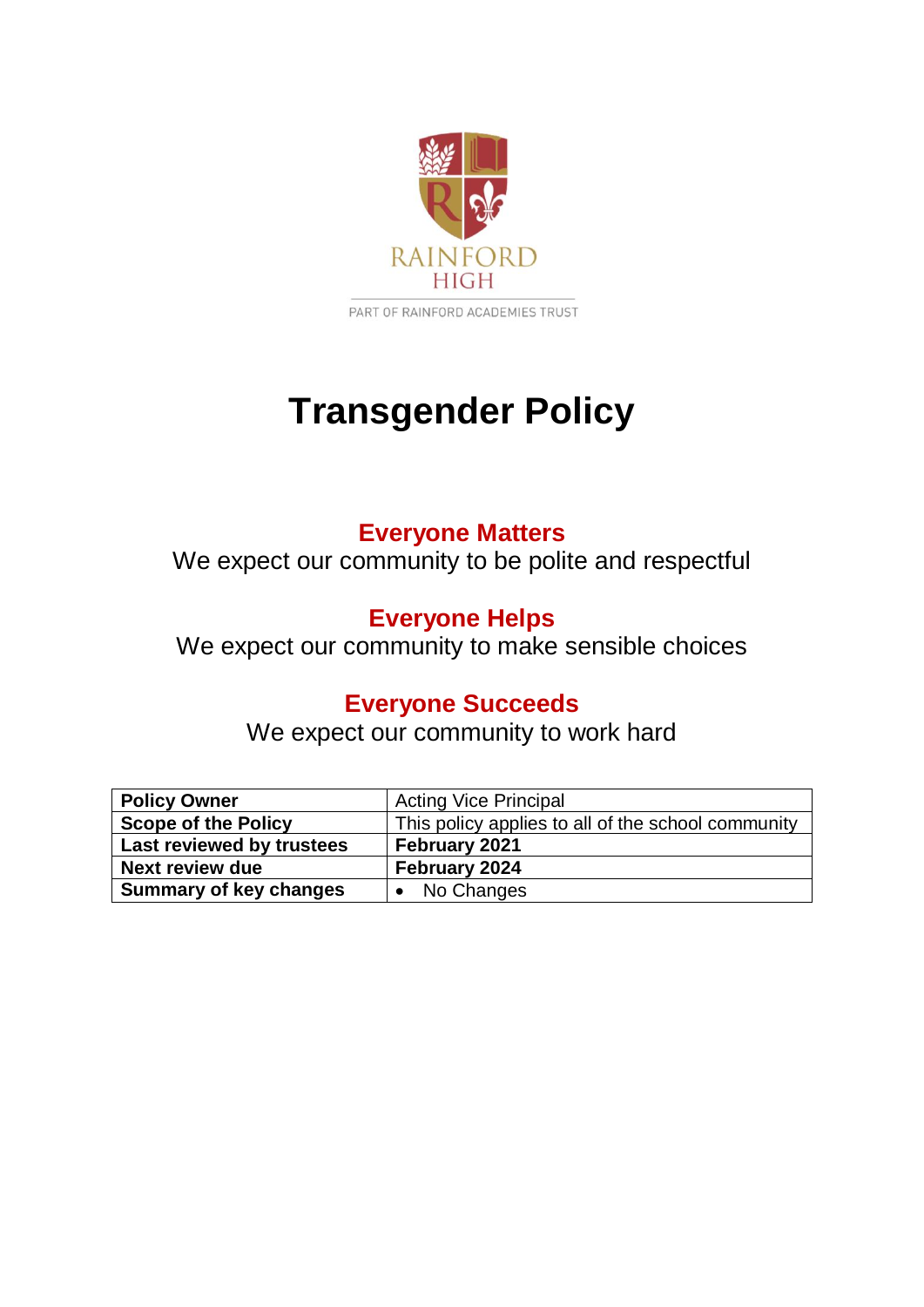#### **Introduction:**

All learners and staff at Rainford High School, regardless of culture, background, sexuality, gender identity and ability, have the right to be treated fairly and equally with respect. This Policy recognises the UNICEF Convention of the Rights of the Child.

The purpose of this policy is to explain Rainford High's good practice in the field of Transgender consideration in order to minimise the distress and disruption to all learners by:

∙ ensuring teachers and Governors are dealing with Transgender matters inclusively and sensitively

∙ providing an inclusive environment for any Transgender student

∙ ensuring all learners are aware of and educated on issues of Transgender

#### **Transgender Identity**

A Transgender person feels that their external appearance *(sex)* does not match up with the way they feel internally about their gender identity. A Female to Male *(F2M)*  person will have the external appearance or body of a female and identify their gender as male; a Male to Female *(M2F)* person will have the external appearance or body of a male and identify their gender as female.

The word Transgender is sometimes used interchangeably with the term *gendervariant* but usually has a narrower meaning and different connotations than gender variant, including non-identification with the gender assigned at birth. Children and students that experience or show gender variance may or may not be transsexual, as some will not retain their gender variance following puberty because gender variance can be fluid.

Gender Dysphoria (*or Gender Identity Disorder)* is a clinical condition that can present from as early as age 2 and can only be diagnosed by a medical and/or psychiatric expert. A person diagnosed with Gender Dysphoria may require treatment, e.g. hormone blockers (currently not available in the UK under the age of 16), to ameliorate the symptoms associated with being Transgender. A Transgender person may live their life without being or needing to be diagnosed as having Gender Dysphoria.

It must be understood that some people with Gender Dysphoria may not want any treatment. Some may choose to be known by a different name or to wear different clothes. However, most or all young Transgender people (and their families) will need some expert support as they grow up and develop.

#### **Section A: Legislation**

#### **Data Protection Act 1998 (UK)**

Information about a person's Transgender status is considered sensitive personal data and is subject to tighter controls than other personal data.

Explicit consent is required before it can be processed.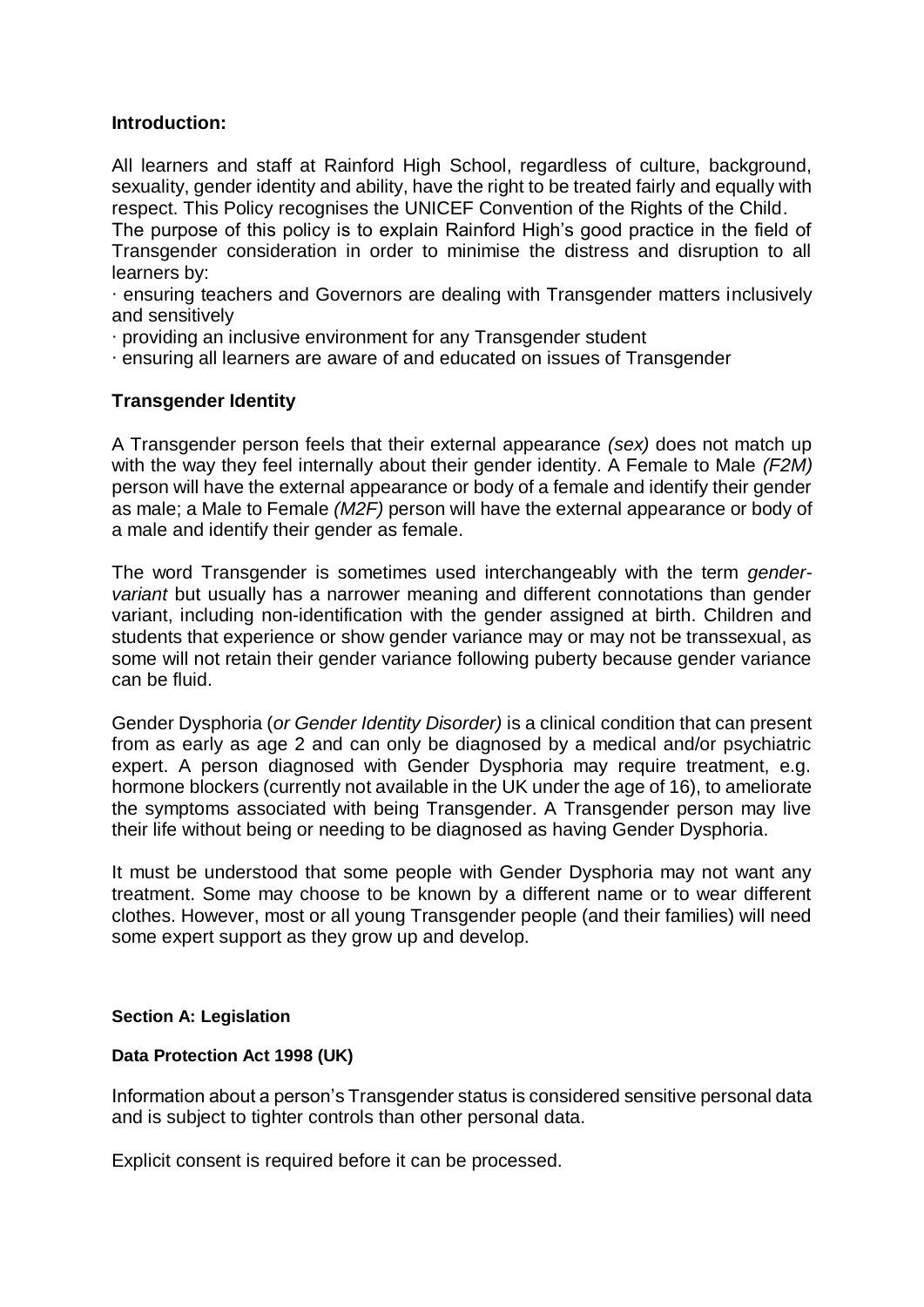- Personal data must be looked after properly following the eight data protection principles, which include ensuring personal data is accurate, secure and processed fairly and lawfully.
- Failure to change a person's title, name and gender when requested could lead to the following offences under the Act.
	- Disclosure of personal information that is used, held or disclosed unfairly, or without proper security
	- Failure to ensure personal information is accurate and up-to-date
	- Processing of data likely to cause distress to the individual

# **The Gender Recognition Act 2004**

The Gender Recognition Act 2004 is mainly concerned with the process by which a person can get a Gender Recognition Certificate, and correct their original birth certificate to match their true gender. This can only occur after a person reaches 18 years of age but is something that many younger people may aspire to.

# **Equality Act 2010 (Great Britain)**

The Equality Act 2010 ensures legal protection against discrimination, harassment and victimisation (direct or indirect) for everyone under the nine protected characteristics defined in the Act, one of which is Gender Reassignment (also known as Transgender).

Part 6 of the Equality Act 2010 makes it clear that the Act specifically refers to School and young people.

The Equality Act 2010 (2:1:7) states that:

A person has the protected characteristic of gender reassignment if the person is proposing to undergo, is undergoing or has undergone a process (or part of a process) for the purpose of reassigning the person's sex by changing physiological or other attributes of sex.

The Act applies to employment, education and a range of other areas where discrimination may take place. In order to be protected under the Act, a student will not necessarily have to be undergoing a medical procedure to change their sex, but they must be taking steps to live in the opposite gender, or be proposing to do so.

# **Sex Discrimination (Gender Reassignment) Regulations 1999**

- Individuals who intend to undergo, are undergoing or have undergone gender reassignment are protected from discrimination in work, school and vocational training (including higher education study).
- Less favourable treatment relating to absences arising from gender reassignment is unlawful if:
	- the treatment is less favourable than if it had been due to sickness or injury
	- the treatment is less favourable than if it had been due to some other cause and, having regard to the circumstances of the case, it is reasonable not be to be treated less favourably.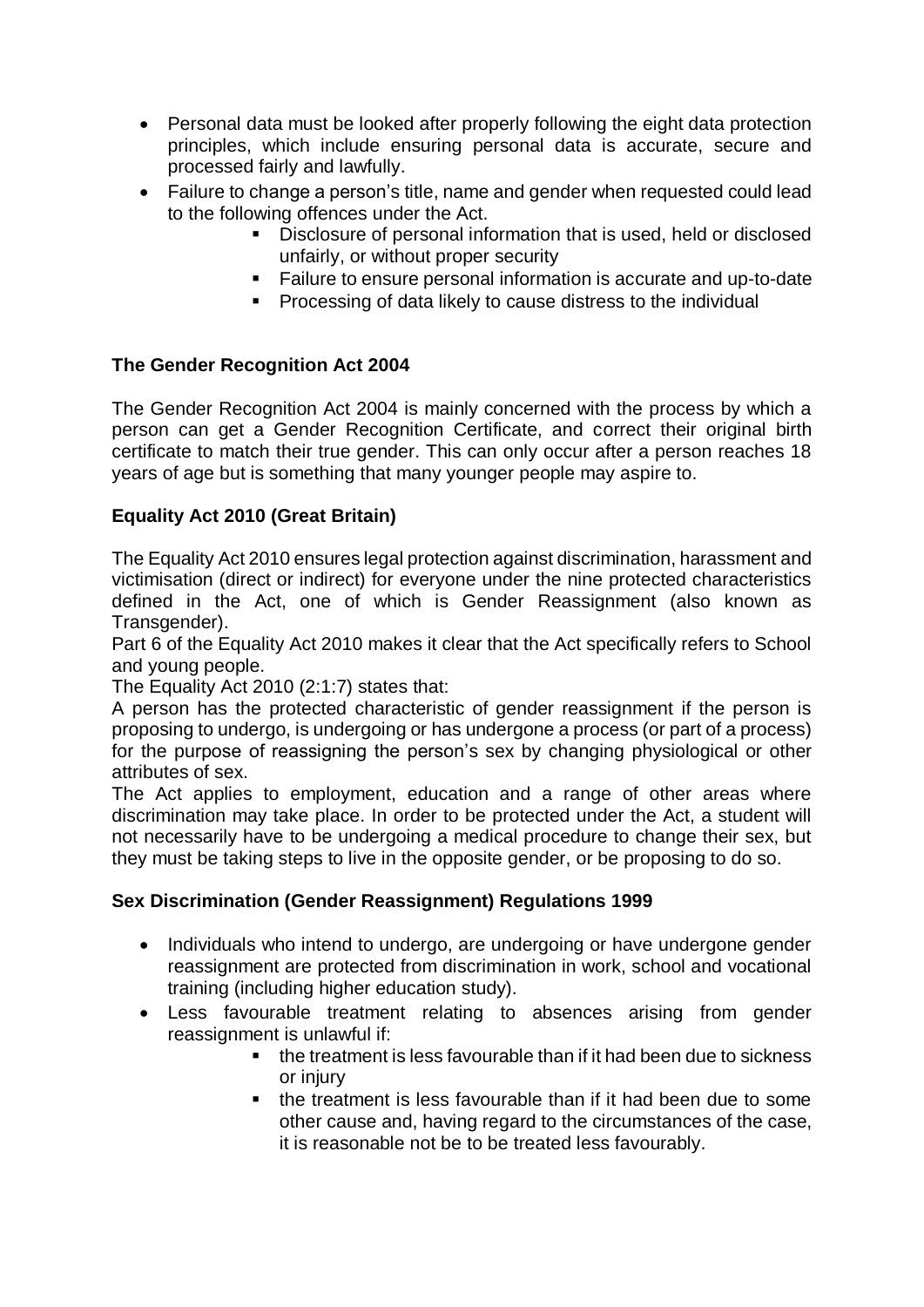• Less favourable treatment includes the arrangements relating to terms and conditions or arrangements under which employment, education or vocational training is offered.

# **The Human Rights Act 1998**

The following Articles from The Human Rights Act 1998 support the rights and needs of Transgender people to live their lives in their true gender.

- Article 8: right to respect for private life and family life
- Article 10: freedom of expression
- Article 14: the prohibition of discrimination

#### **Discrimination**

As stated, The Equality Act 2010 ensures legal protection against discrimination in employment, education, the provision of services and the delivery of public functions, in relation to the nine protected characteristics defined in the Act, one of which is Gender Reassignment.

The legislation states that a school must not discriminate against a student because of their Transgender status. Discrimination can be direct or indirect. Indirect discrimination occurs when a provision, criterion or practice applies to everyone but puts a person with a particular protected characteristic at a particular disadvantage, and it cannot be justified as a proportionate means of meeting a legitimate aim. An example might be an inflexible school uniform rule which offers no "unisex" options such as trousers for girls, and which would therefore create a particular difficulty for a F2M student.

#### **Section B: School Policy**

# **Supporting Transgender Students' at Rainford High:**

We will look to give individual support to any transgender student's and recognise that this could be a difficult time for the young person and their family. A key worker will be provided to support the young person as necessary.

#### **Nominated Person(s)**

The Nominated Person(s) for Transgender issues is the Designated Safeguarding Lead and Deputy Designated Safeguarding Lead. However learners may prefer to speak to a member of the Pastoral support team. The school is currently providing training for a key worker from the Pastoral Team.

The Designated Safeguarding Lead and Assistant Principal/Deputy Designated Safeguarding Lead, however, remain responsible for implementing this policy.

At all times the nominated person or relevant member of staff will work closely with the learner(s) parents, carer and other professionals to ensure the safety, confidentiality and emotional well being of the learner.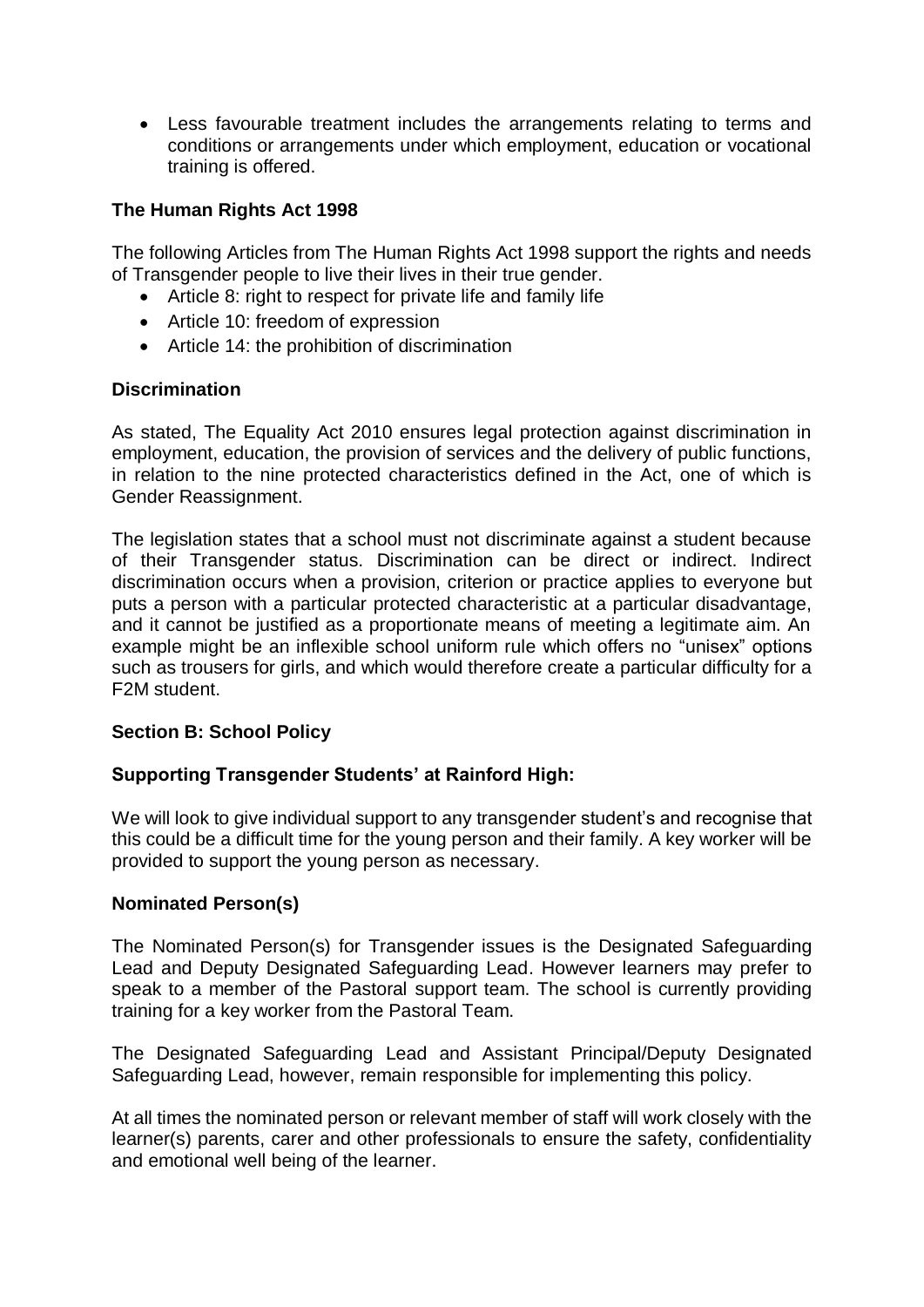## **School Attendance**

Rainford High will make reasonable adjustments to accommodate absence requests for treatment and external sources in line with their absence policy. Sensitive care will be taken when recording the reason for absence.

## **Transphobia and Bullying**

Rainford High have a robust anti-bullying policy. In line with this policy, transphobia incidents will be recorded and dealt with in the same manner as other incidents that are motivated by prejudice, e.g. racist or homophobic incidents.

# **Training/CPD**

In order to ensure all staff and Governors have the skills to deal with Transgender issues, Rainford High will hold training sessions, or provide information, on topics such as:

- Safeguarding
- Confidentiality
- Gender Identity
- Tackling transphobia
- Relevant legislation

#### **The Curriculum**

The issues connected to Transgender will be visited for all students during curriculum time during the PSHE programme. In the 2019/20 academic year this will be during assemblies, during PSHRE time and drop down days as part of the RSE curriculum.

#### **Physical Education**

Sports and Physical Education is a key aspect of the national curriculum and the physical and mental well-being of young people. Physical Education develops students' competence and confidence to take part in a range of physical activities that become a central part of their lives, both in and out of school. A young Transgender person has the same right to Physical Education as other young people.

With regard to young Transgender people at school or college, there should be reasonably few, if any, issues regarding participation within the sports of their true gender. There may be sports where, as puberty develops, M2F Transgender participants may have a physical advantage over other girls but this should not present a problem within a carefully and sensitively managed lesson context. The issue of physical risk within certain sports should also be managed properly within the lesson context rather than preventing young Transgender people from participating (which would be discriminatory).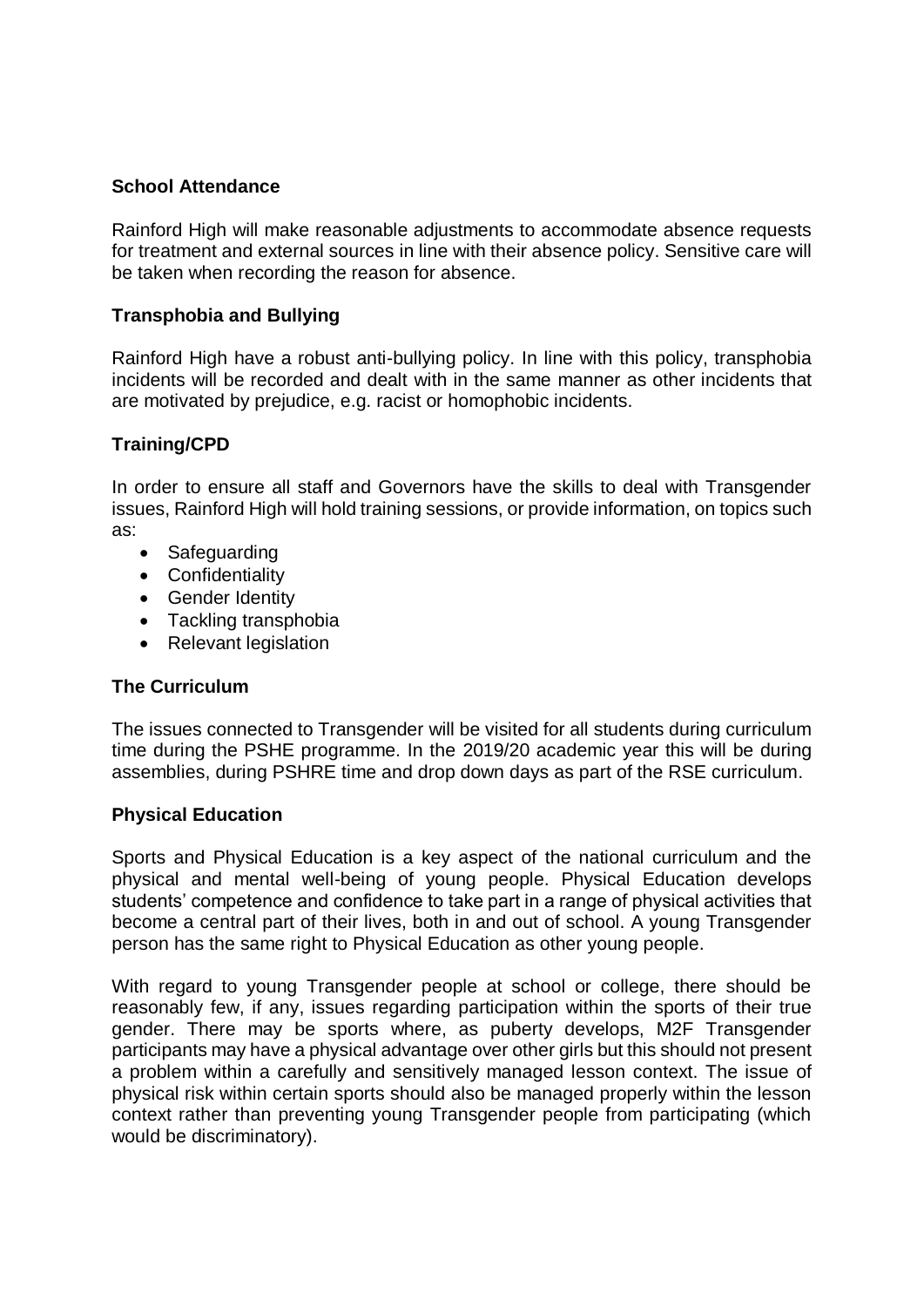It may be that due to the nature of contact and physicality of sports such as rugby, the school would consider whether a Transgender person participating in full contact lessons is appropriate towards the latter stages of puberty. This is something that Rainford High will take a view on prior to the delivery of those lessons, in discussion with the young person and parents or quardians.

The use of changing room facilities will also be carefully considered. Facilities for Transgender participants will be sensitive to their needs and also recognise the needs and sensitivities of other students. When competing at another school or outside venue, school staff must ensure there is appropriate sensitive provision available.

## **Changing/Toilet Facilities**

There is provision in Rainford High for unisex toilets. Transgender students will be able to use these facilities.

#### **School Uniform**

Transgender students will be expected to follow the School Uniform Policy, which covers uniform, make-up and jewellery.

There is a generally broad range of uniform available for both genders (i.e. girls and boys can wear trousers and all students must wear a blazer, shirt and tie).

#### **Name Changing and Exam Certification**

If a Transgender student wishes to have their preferred name recognised on school systems, this will be supported and will feed on to letters home, report cycles, bus pass information etc. Furthermore, the change of name and associated gender identity will be respected and accommodated by the school. It is a real indicator that the Transgender student is taking steps to, or proposing to move towards a gender they feel they wish to live in.

Technically, students can be entered under any name with an Examination Board. However, it is a very complex matter. Once a result is accredited it will need to be linked with a Unique Pupil Number (UPN) or Unique Learner Number (ULN) which existed in the school census information submitted in January of the examination year. UPNs and ULNs are only linked with legal names, not preferred names. It is possible for examination certificates to be issued in the preferred name, but any young person finding themselves in this position should discuss this issue with Rainford High and parents or guardians to ensure the best way forward.

Schools and colleges are encouraged to ensure a strategy is agreed with the student and their parents or guardians, then agreed with the various Examination Boards prior to starting GCSE courses as some examinations may be sat in year 10 and the length of time the process re-registering may take. Schools will also need to be aware that the DfE analysis of school performance may still present the student in the gender registered by their UPN.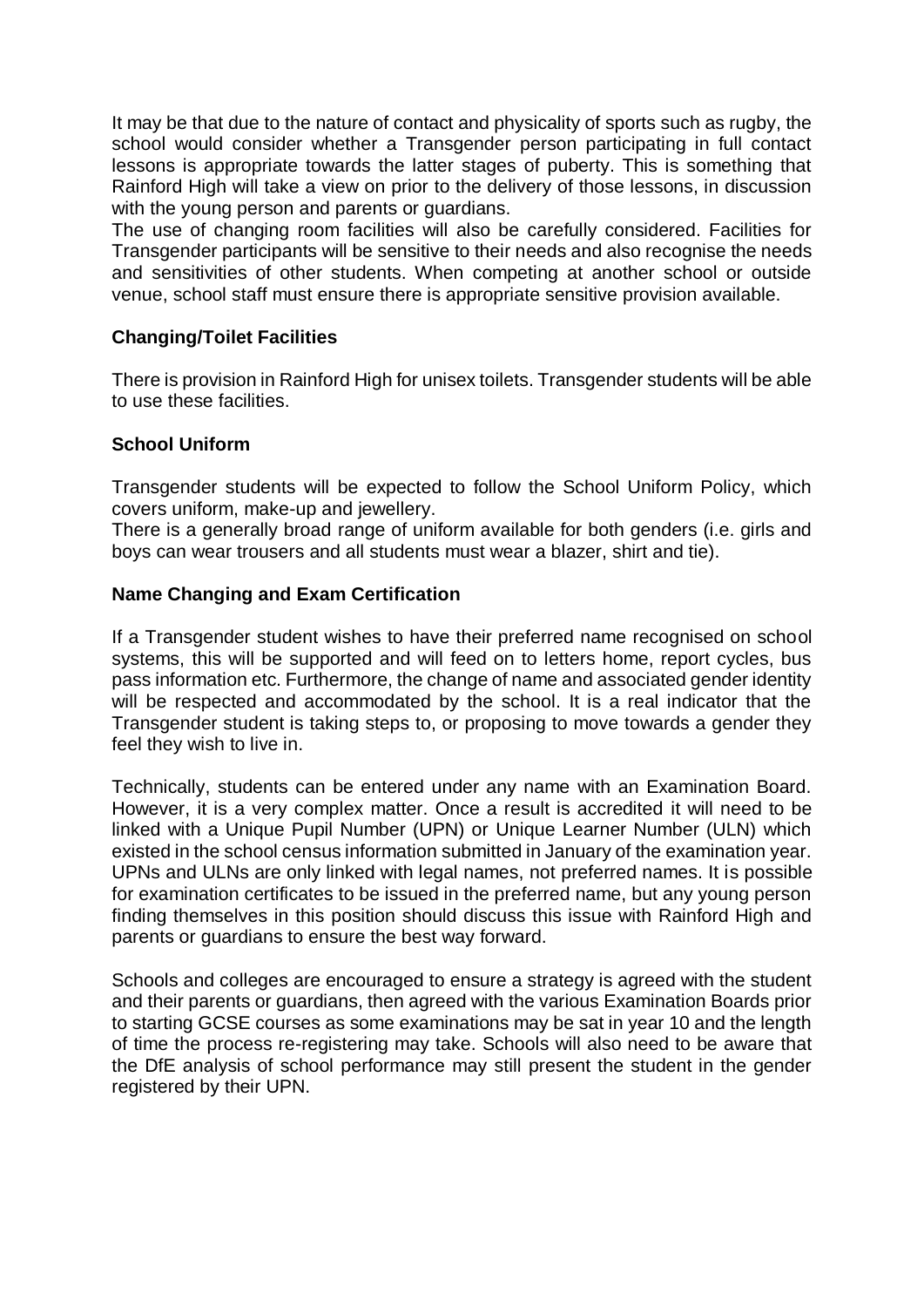# **Vaccinations**

Rainford High will allow any gender specific vaccinations to be carried out at the GP"s surgery in order to eliminate any embarrassment.

Policy agreed/first implemented: September 2016